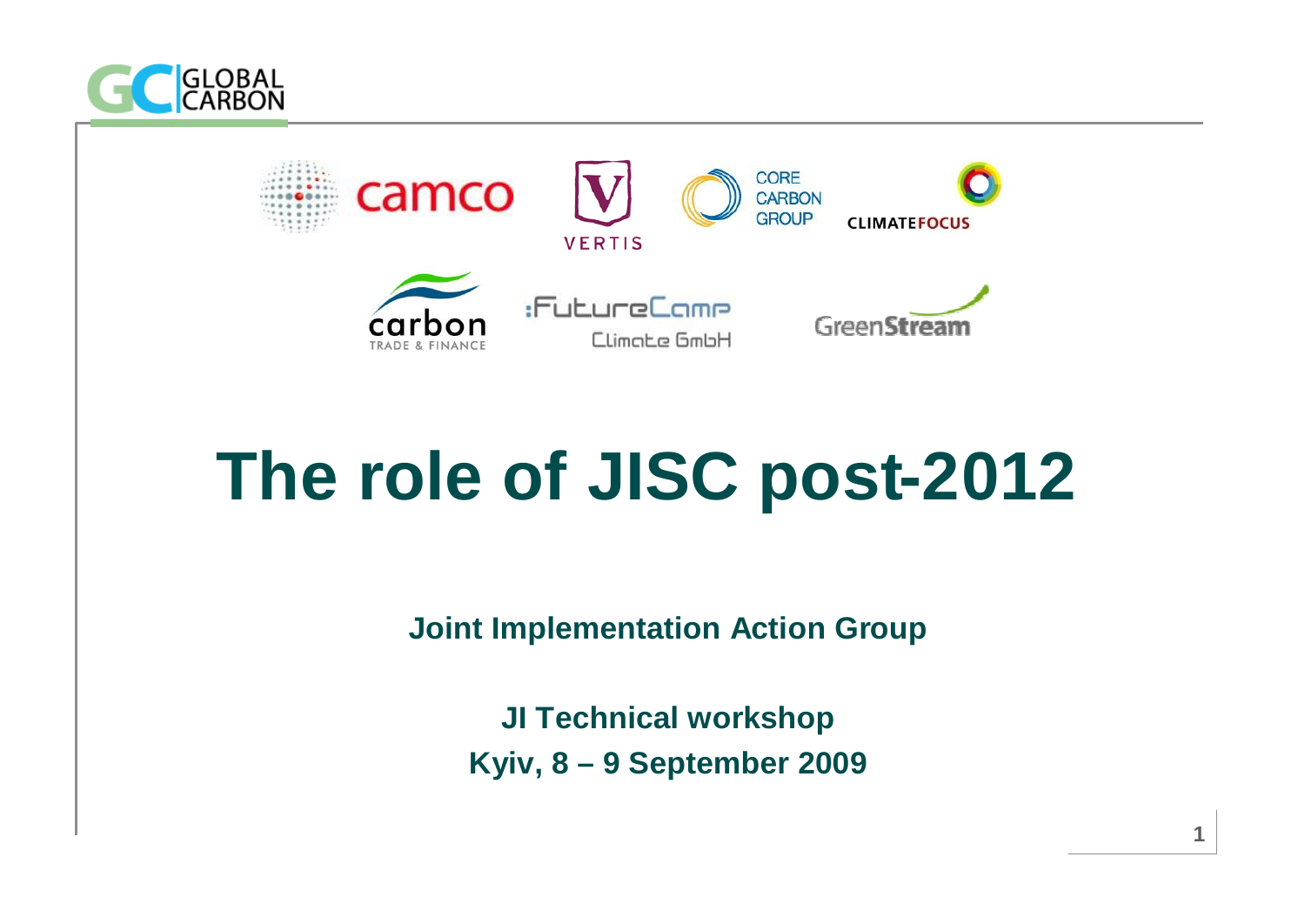

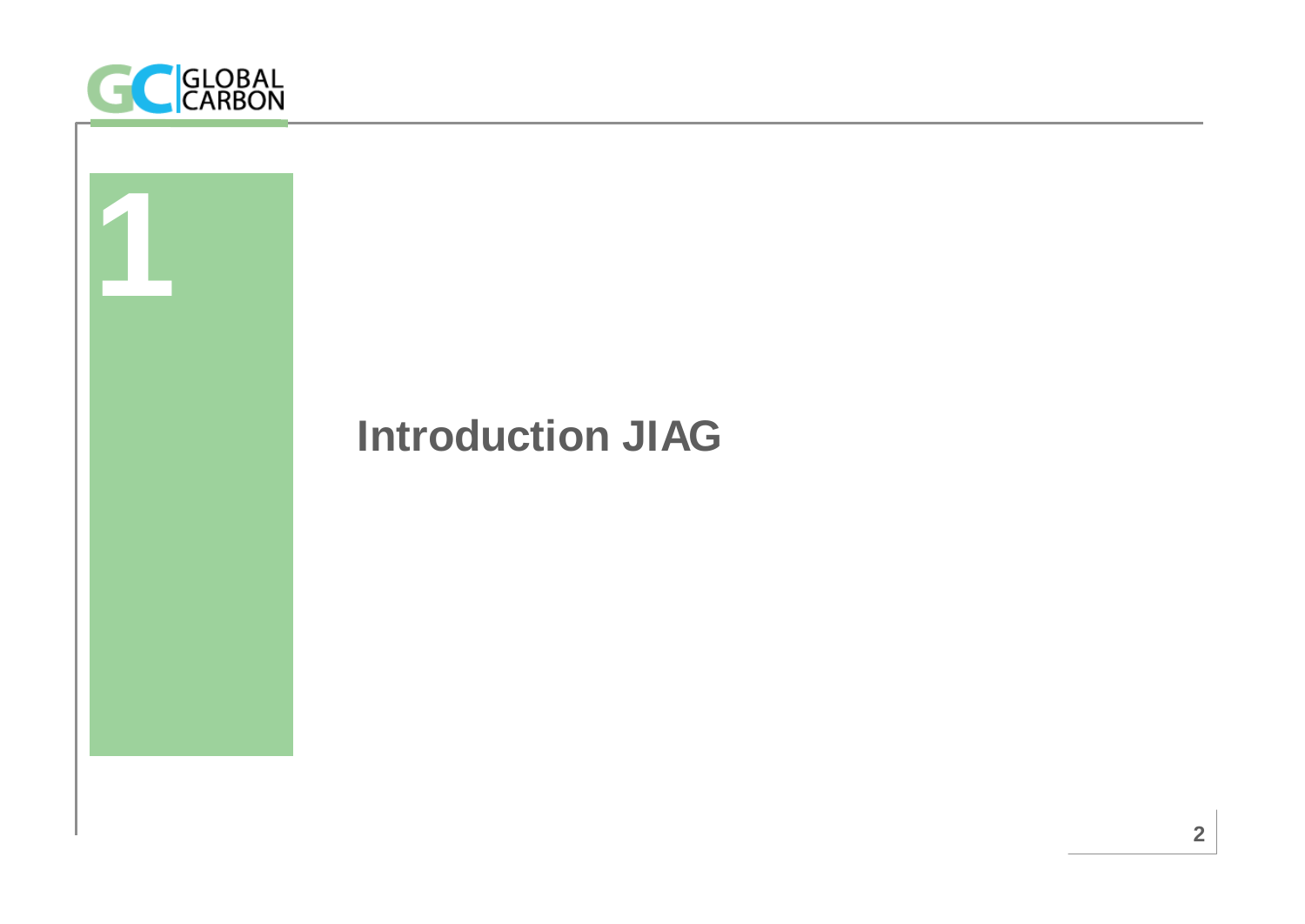

#### **Mission of JIAG**



**Established in March 2008 by JI project developers. Currently eight members.**



**JIAG has been established to promote JI as an effective mechanism for reducing greenhouse gas emissions in capped environments.** 

**JIAG wants to improve JI:**

- **in the first commitment period of the Kyoto Protocol, and;**
- **to ensure the continuation of a project-based mechanism in any post-2012 agreement**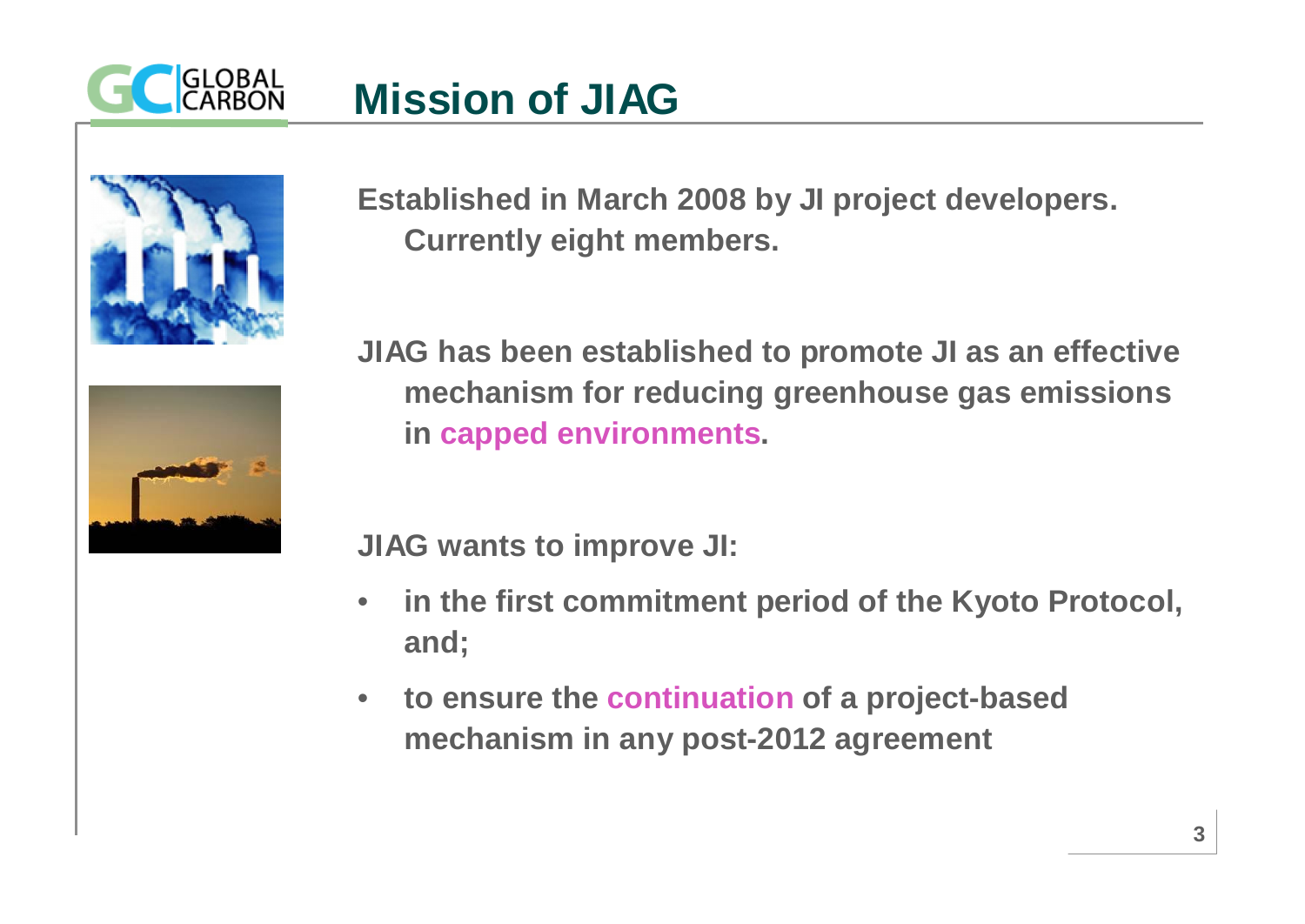

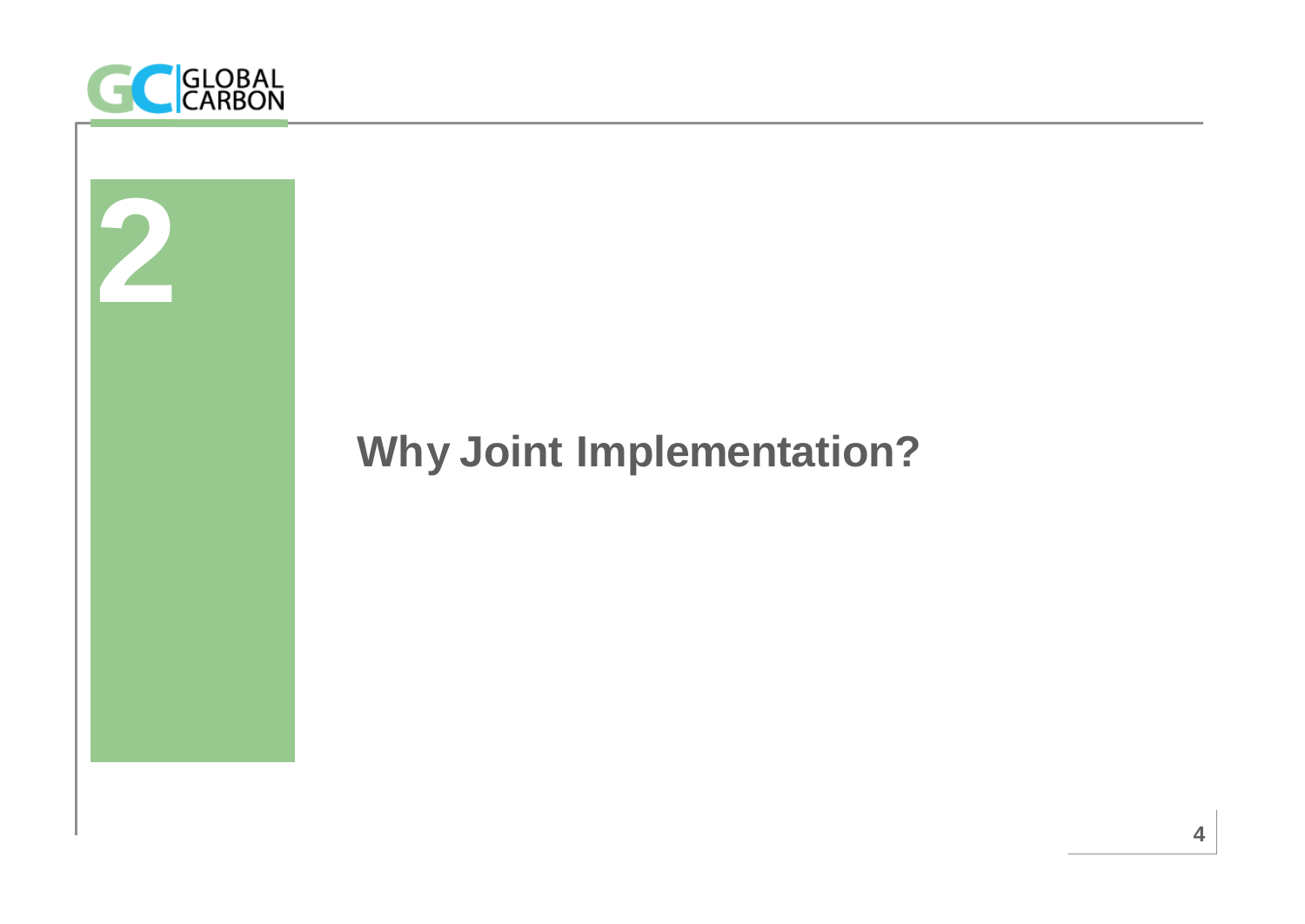

## **Strong points of JI**



**1. JI is business-to-business: It triggers private entrepreneurship in reducing emissions!**



- **2. An ERU results from a real project and are only issued once the emission reduction has been monitored and verified.**
- **3. Environmental integrity ensured as for each ERU one AAU is cancelled.**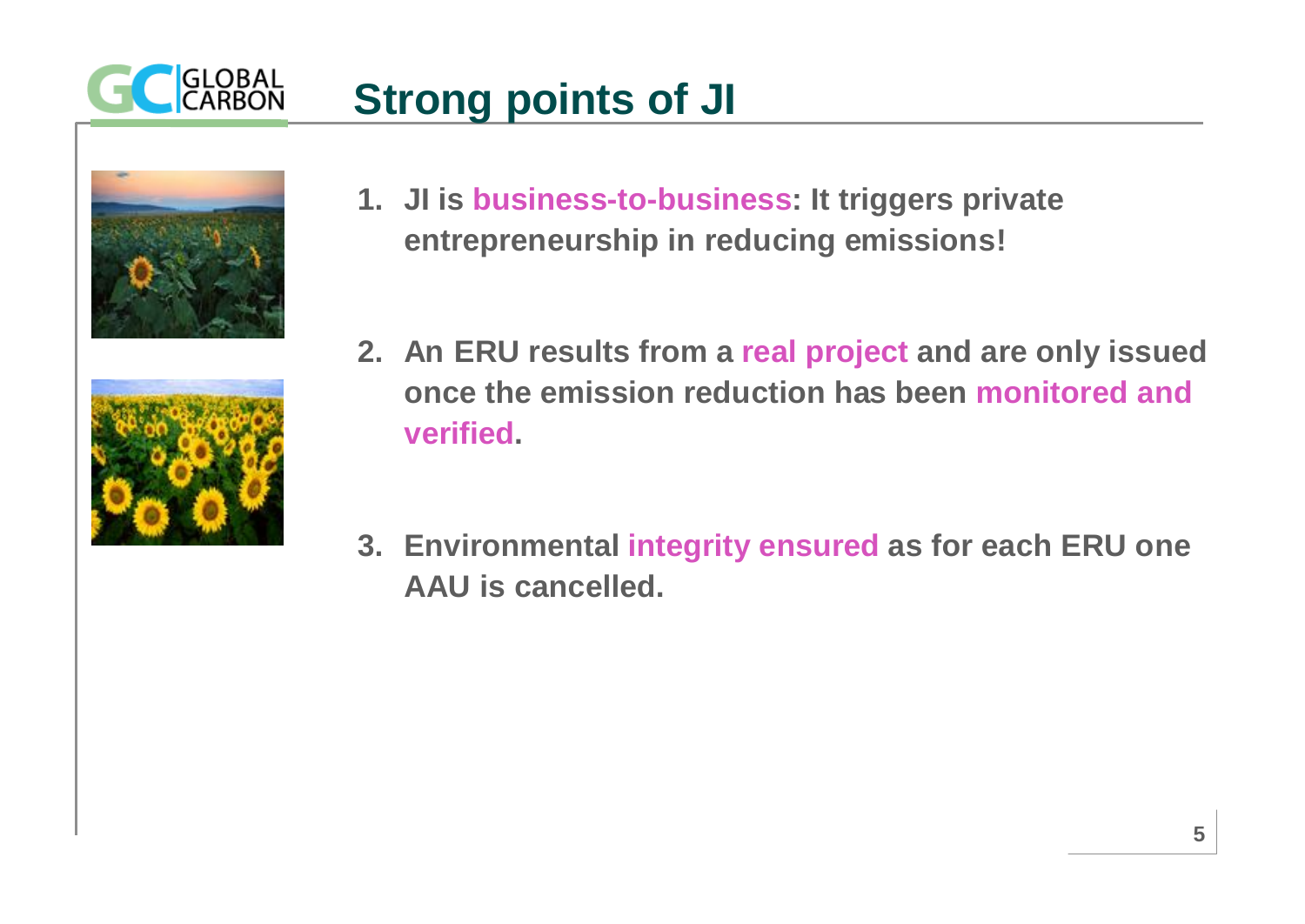

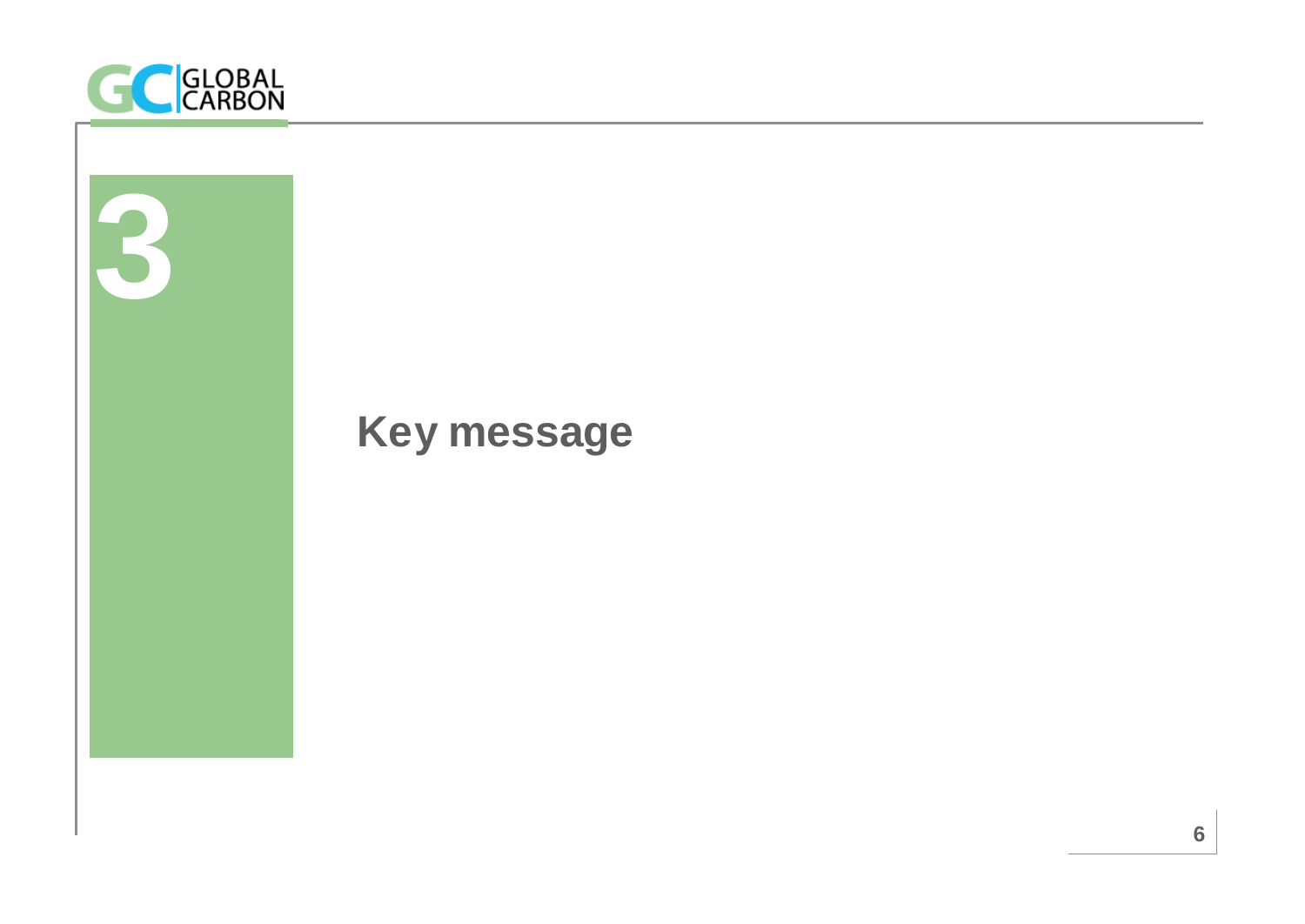

#### **JI: currently a split personality?**

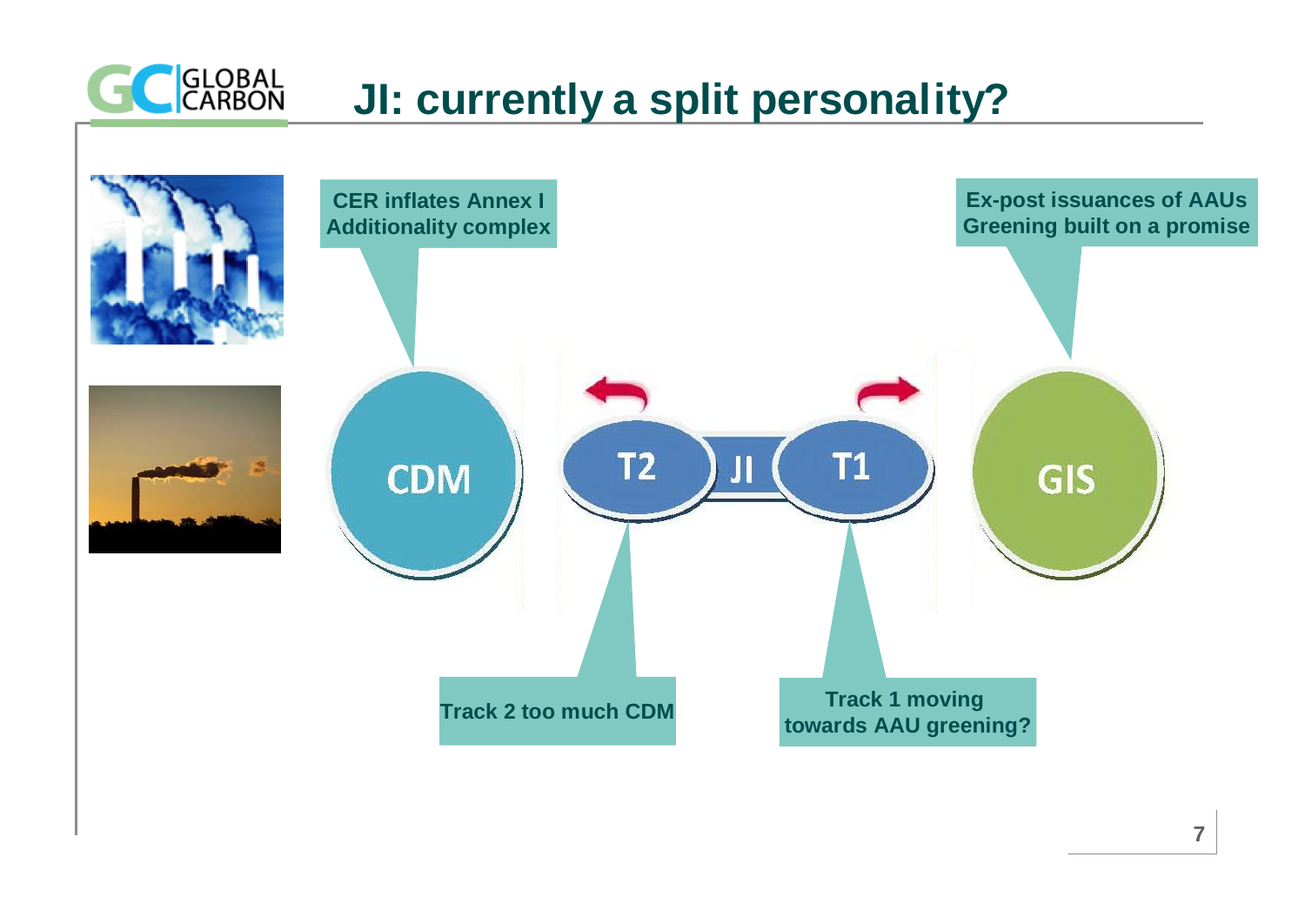## **Minimum requirements**



• **A determined baseline and monitoring plan;** • **Monitored and verified emission reductions.**

**requirements:**

**Only then the holder of an ERU is sure that the ERU is a result from real (ex-post) emission reductions**

**The JISC should ensure that JI projects meet these minimum requirements, in a supervising role of:**

**Each JI project should meet the following minimum** 

- **Generic guidance on baseline and monitoring;**
- **Accreditation of Independent Entities**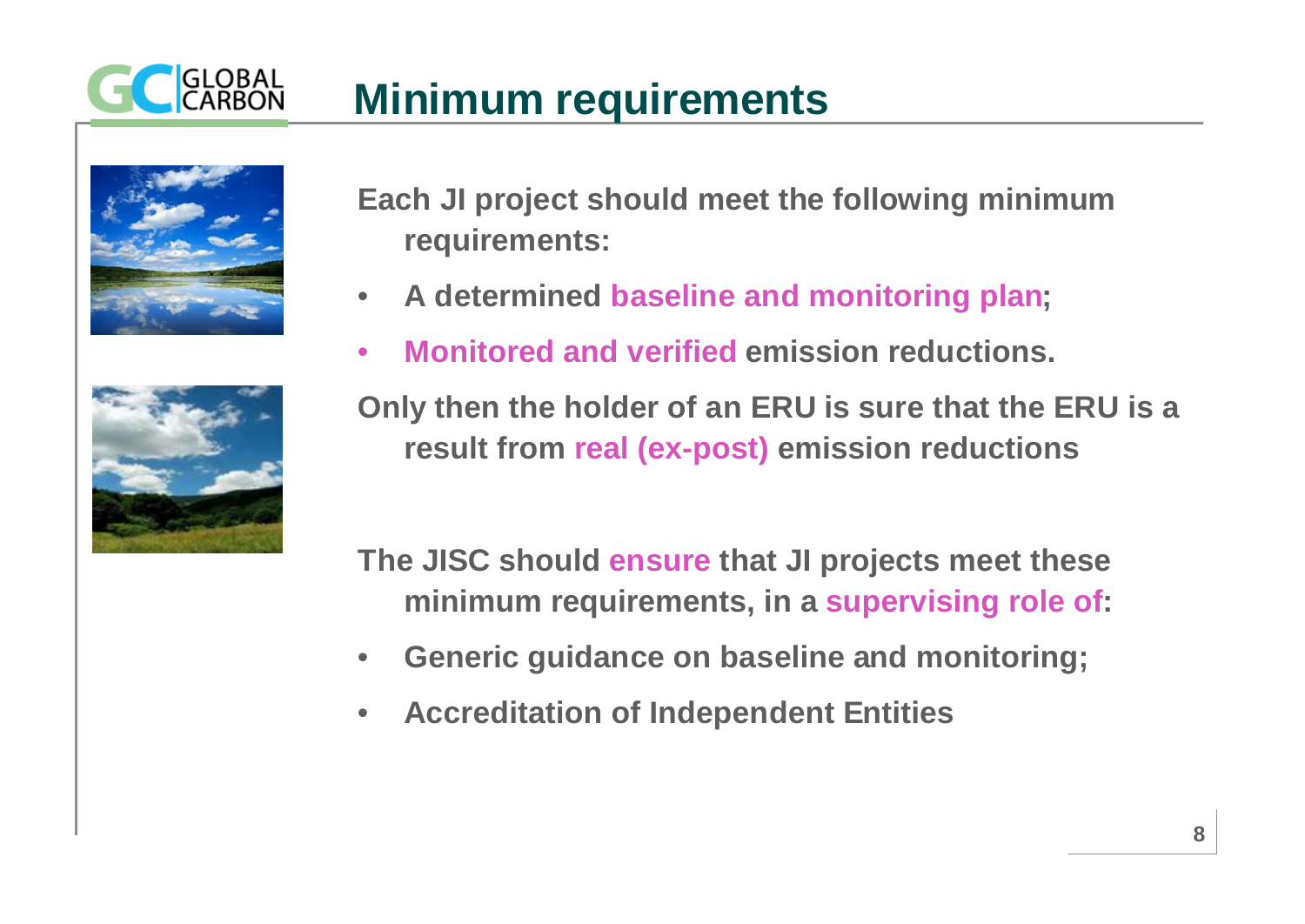

## **JISC facilitating development of JI**



**The JISC can be a facilitator by developing a non-binding toolbox for Host Countries to assess JI projects**



**The JISC should have a stronger role in the issuance of ERUs. For example AAUs can be set aside in a separate registry. Upon verification AAUs are converted into ERUs. Remaining AAUs are returned to the Host Country**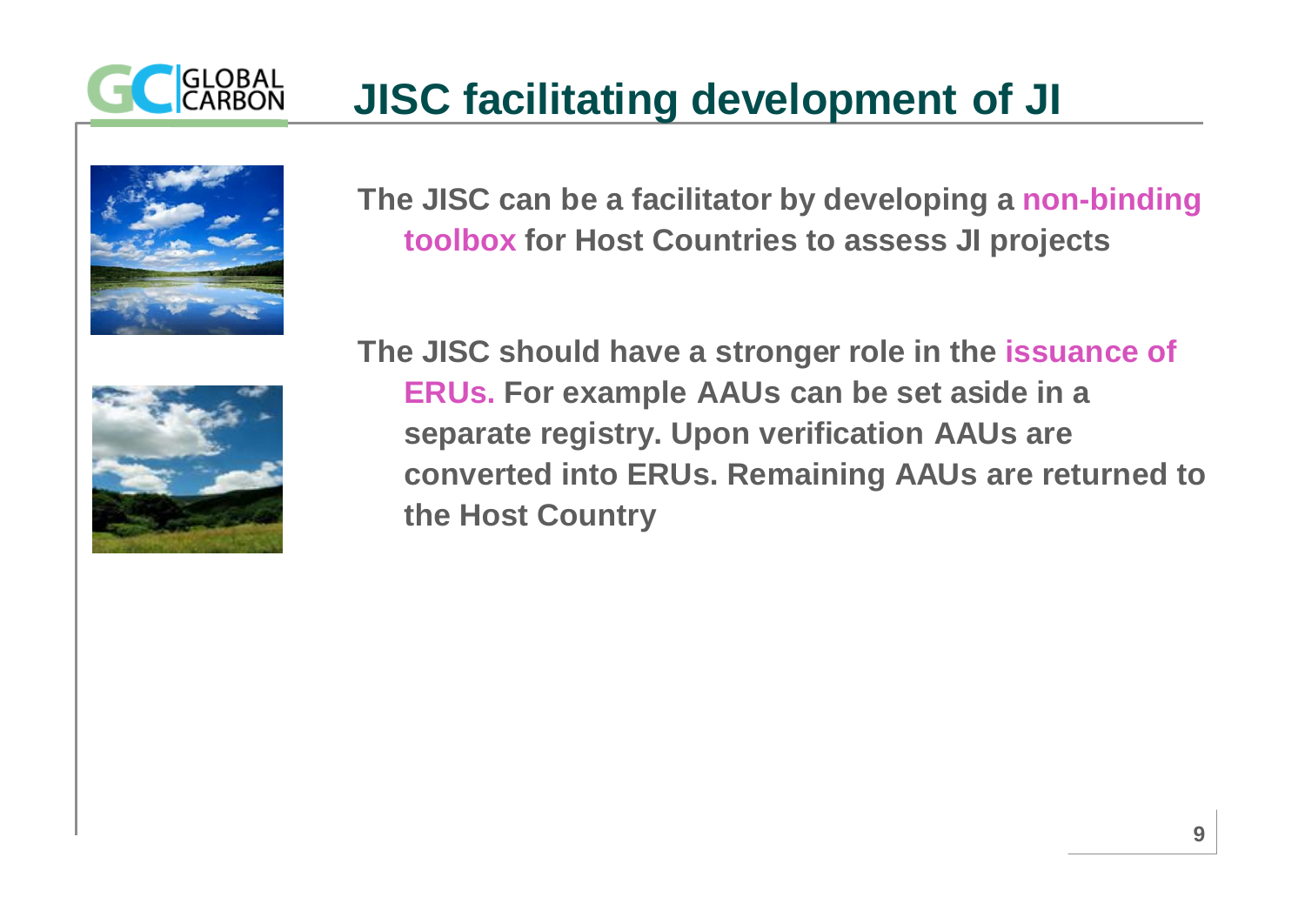



**Examples:**

**A project participant might want to have an international stamp of approval, or**



**a Host Country wants proof of additionality as a standalone test.**

**In these cases the project participants or Host Country can refer to the JISC for individual project scrutiny, for example proceed with finalization of determinations and verifications**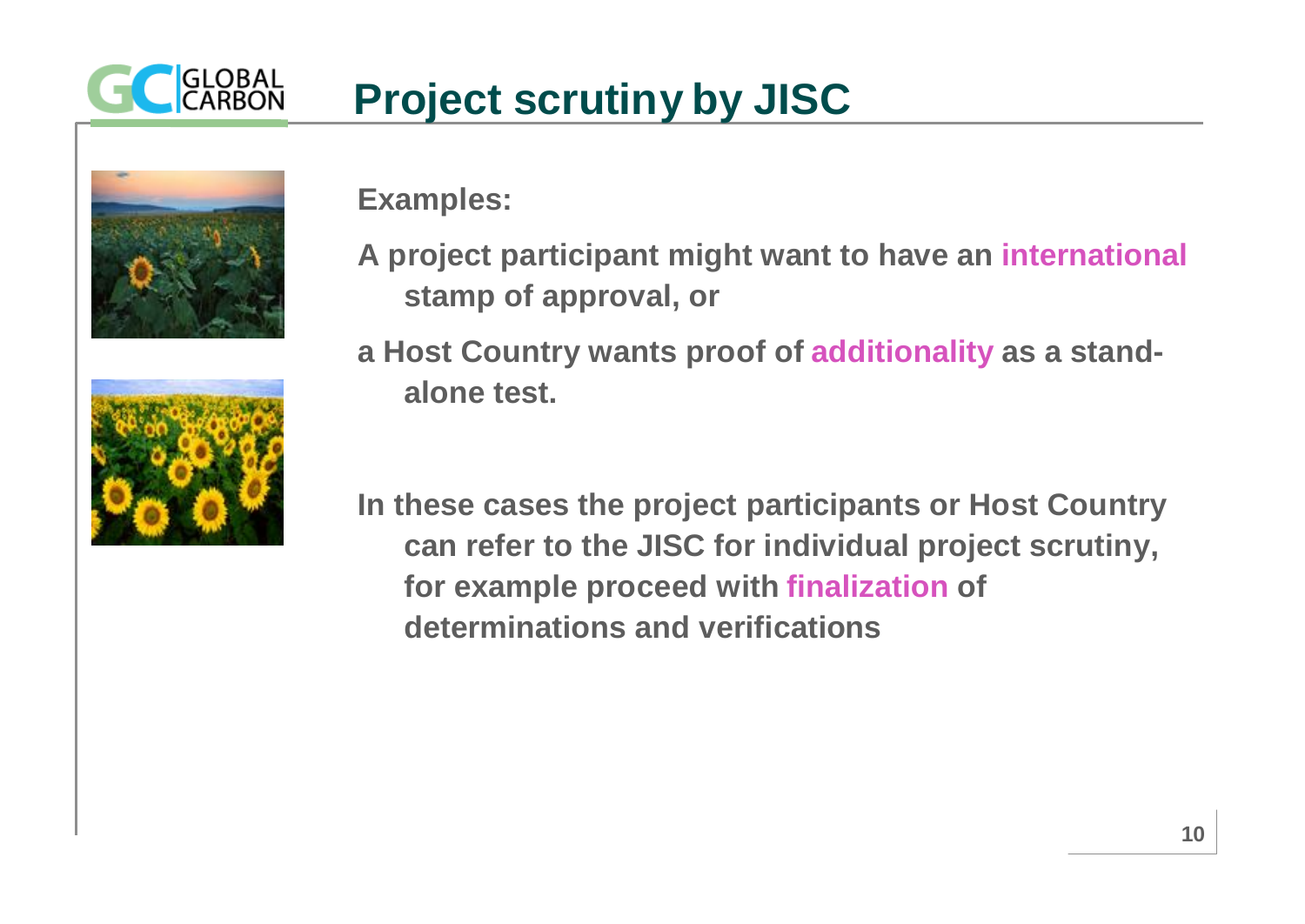



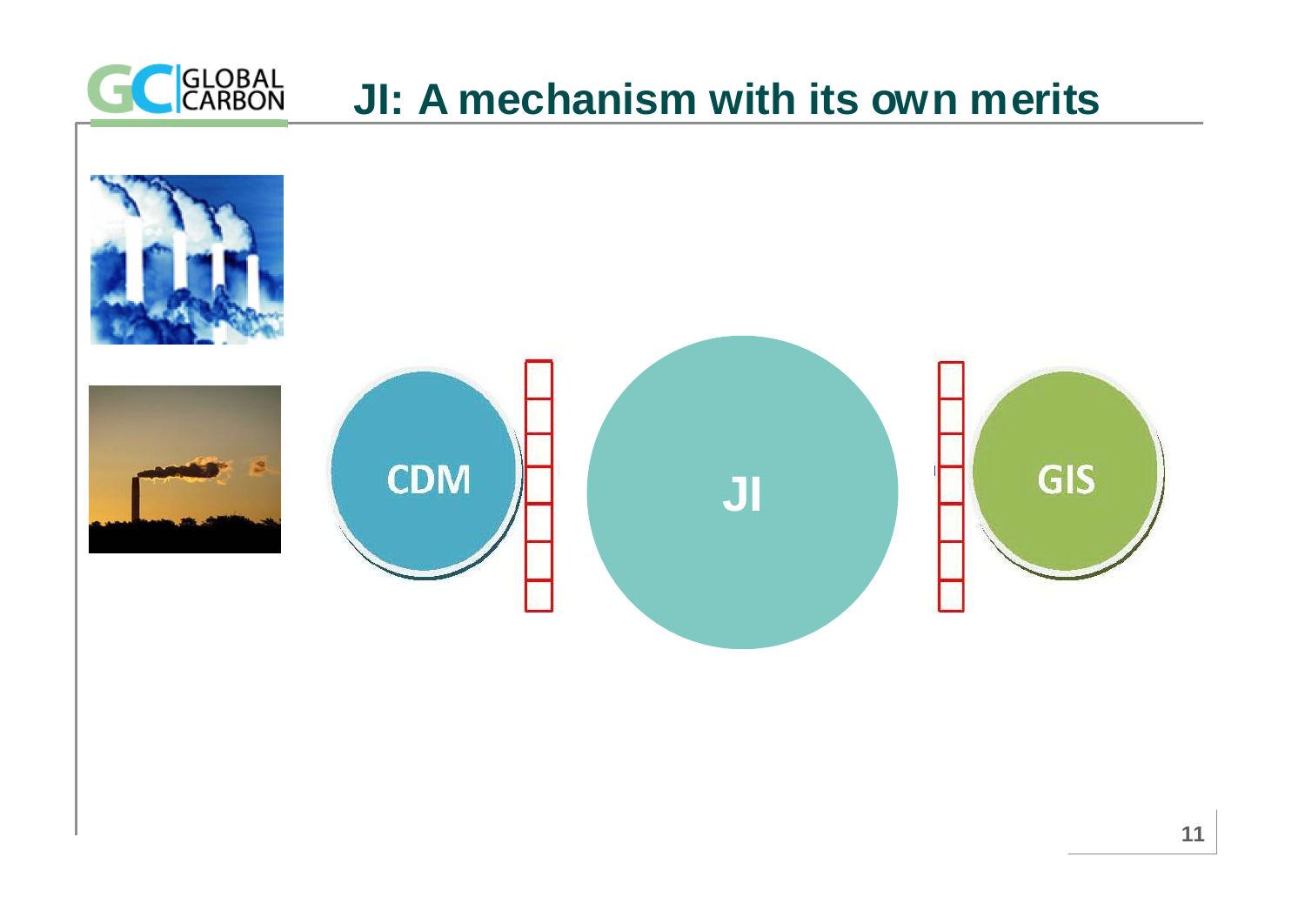